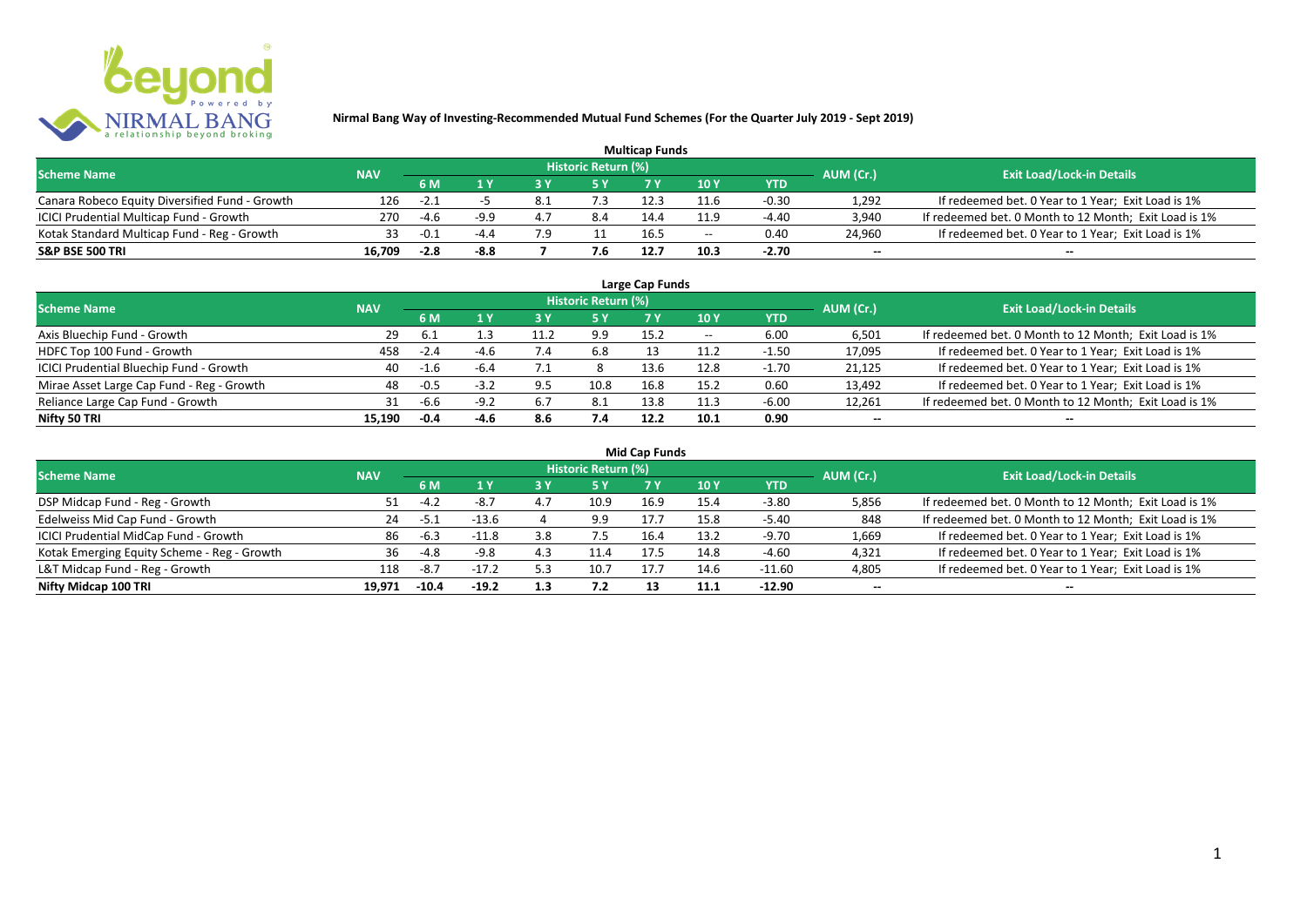

| Large & Midcap                                   |            |      |        |     |                     |      |      |         |           |                                                    |  |  |  |  |
|--------------------------------------------------|------------|------|--------|-----|---------------------|------|------|---------|-----------|----------------------------------------------------|--|--|--|--|
| <b>Scheme Name</b>                               | <b>NAV</b> |      |        |     | Historic Return (%) |      |      |         | AUM (Cr.) | <b>Exit Load/Lock-in Details</b>                   |  |  |  |  |
|                                                  |            | 6 M  |        |     |                     |      | 10Y  | YTD     |           |                                                    |  |  |  |  |
| Canara Robeco Emerging Equities - Growth         | 85         | -5., | $-12.$ | 6.9 | 12.3                | 20.1 | 18.3 | $-4.50$ | 4,640     | If redeemed bet. 0 Year to 1 Year; Exit Load is 1% |  |  |  |  |
| Invesco India Growth Opportunities Fund - Growth |            | -1.4 |        |     | 9.9                 | 14.9 | 12.6 | $-0.90$ | 1,560     | If redeemed bet. 0 Year to 1 Year; Exit Load is 1% |  |  |  |  |
| NIFTY Large Midcap 250 TRI                       | 6.616      | -4.7 | -11.5  | 6.4 | 8.8                 | 14.  |      | -5.40   | $-$       | $- -$                                              |  |  |  |  |

| <b>Focused Funds</b>             |            |        |        |      |                     |      |       |            |                          |                                                       |  |  |  |
|----------------------------------|------------|--------|--------|------|---------------------|------|-------|------------|--------------------------|-------------------------------------------------------|--|--|--|
| <b>Scheme Name</b>               | <b>NAV</b> |        |        |      | Historic Return (%) |      |       |            | AUM (Cr.)                | <b>Exit Load/Lock-in Details</b>                      |  |  |  |
|                                  |            | 6 M    |        |      | <b>EV</b>           |      | 10 Y  | <b>YTD</b> |                          |                                                       |  |  |  |
| Axis Focused 25 Fund - Growth    |            |        |        | 10.5 | 11.7                |      | $- -$ | 0.90       | 7.785                    | If redeemed bet. 0 Month to 12 Month; Exit Load is 1% |  |  |  |
| SBI Focused Equity Fund - Growth | 134        |        |        |      | 10.7                |      |       | 1.50       | 4,984                    | If redeemed bet. 0 Year to 1 Year; Exit Load is 1%    |  |  |  |
| <b>S&amp;P BSE 500 TRI</b>       | 16.709     | $-2.8$ | $-8.8$ |      |                     | 12.7 | 10.3  | $-2.70$    | $\overline{\phantom{a}}$ | $- -$                                                 |  |  |  |

|                                                |            |             |         |                     |      | <b>Small Cap Funds</b> |                                       |          |                          |                                                    |
|------------------------------------------------|------------|-------------|---------|---------------------|------|------------------------|---------------------------------------|----------|--------------------------|----------------------------------------------------|
| <b>Scheme Name</b>                             | <b>NAV</b> |             |         | Historic Return (%) |      |                        |                                       |          | AUM (Cr.)                | <b>Exit Load/Lock-in Details</b>                   |
|                                                |            | 6 M         |         |                     |      |                        | 10 Y                                  | YTD      |                          |                                                    |
| Franklin India Smaller Companies Fund - Growth | 46         | $-11.1$     | $-19.2$ | $-0.6$              |      | 18.4                   | 15.8                                  | $-11.60$ | 6,729                    | If redeemed bet. 0 Year to 1 Year; Exit Load is 1% |
| HDFC Small Cap Fund - Growth                   | 37         | $-12.8$     | $-18.7$ | 6.5                 | 10.1 | 15.3                   | 12.9                                  | $-13.00$ | 7,894                    | If redeemed bet. 0 Year to 1 Year; Exit Load is 1% |
| L&T Emerging Businesses Fund - Reg - Growth    |            | $21 - 12.1$ | $-20.9$ |                     | 11.2 | $-$                    | $\hspace{0.05cm}$ – $\hspace{0.05cm}$ | $-14.10$ | 5,611                    | If redeemed bet. 0 Year to 1 Year; Exit Load is 1% |
| Nifty Smallcap 100 TRI                         | 6.556      | $-15.0$     | $-27.4$ | -3.7                |      | 8.9                    |                                       | -16.30   | $\overline{\phantom{a}}$ | $-$                                                |

| ELSS Schemes (Tax Saving u/s 80-C)            |            |        |         |                     |           |            |                                       |            |                          |                                  |  |  |  |
|-----------------------------------------------|------------|--------|---------|---------------------|-----------|------------|---------------------------------------|------------|--------------------------|----------------------------------|--|--|--|
| <b>Scheme Name</b>                            | <b>NAV</b> |        |         | Historic Return (%) |           |            |                                       |            | AUM (Cr.)                | <b>Exit Load/Lock-in Details</b> |  |  |  |
|                                               |            | 6 M    | 1 Y     | 3 Y                 | <b>5Y</b> | <b>7 Y</b> | 10 Y                                  | <b>YTD</b> |                          |                                  |  |  |  |
| Aditya Birla Sun Life Tax Relief 96 - Growth  | 29         | $-6.5$ | $-14$   |                     | 10.1      | 15.8       | 11.9                                  | $-7.50$    | 8,416                    | Nil                              |  |  |  |
| Axis Long Term Equity Fund - Growth           | 44         | 3.6    | $-4.5$  | 9.2                 |           | 18.6       | $- -$                                 | 1.60       | 18,953                   | Nil                              |  |  |  |
| IDFC Tax Advantage (ELSS) Fund - Reg - Growth | 50         | $-6.9$ | $-13.9$ | 5.6                 | 8.3       | 14.6       | 12.8                                  | $-7.40$    | 1,902                    | Nil                              |  |  |  |
| Invesco India Tax Plan - Growth               | 48         | $-1.8$ | $-9.5$  | 6.8                 | 9.3       | 15.4       | 13.9                                  | $-2.40$    | 837                      | Nil                              |  |  |  |
| Mirae Asset Tax Saver Fund - Reg - Growth     |            | 0.2    | $-2.7$  | 12.1                | $- -$     | --         | $\hspace{0.05cm}$ – $\hspace{0.05cm}$ | 0.90       | 2,208                    | Nil                              |  |  |  |
| S&P BSE 200 TRI                               | 5.419      | -1.8   | $-7.2$  | 7.7                 | 7.9       | 12.9       | 10.4                                  | $-1.60$    | $\overline{\phantom{a}}$ | $\overline{\phantom{a}}$         |  |  |  |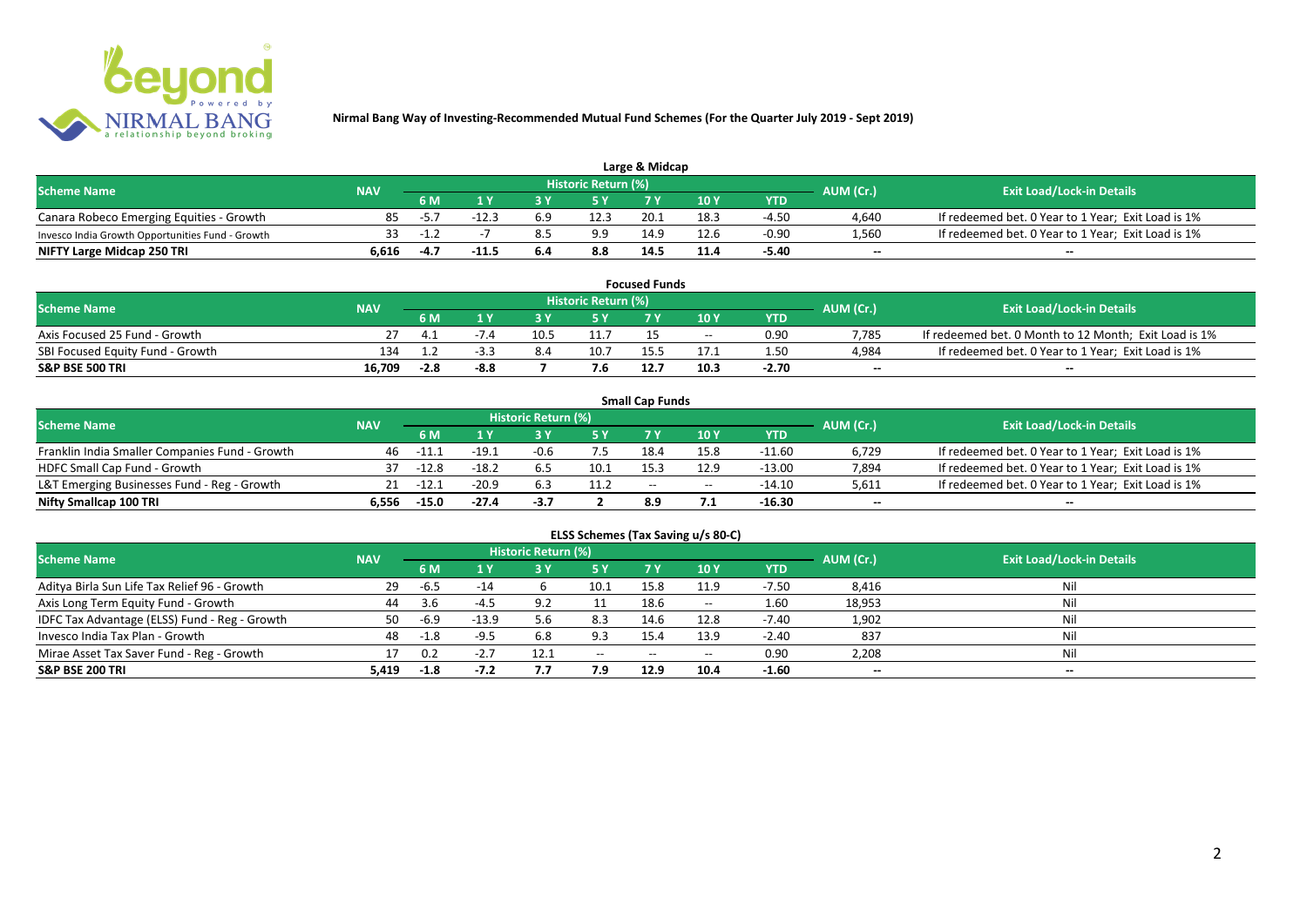

| <b>Contra/Value Fund</b>                  |            |                 |                                  |  |      |      |      |         |        |                                                    |  |  |  |  |
|-------------------------------------------|------------|-----------------|----------------------------------|--|------|------|------|---------|--------|----------------------------------------------------|--|--|--|--|
| <b>Scheme Name</b>                        | <b>NAV</b> | AUM (Cr.)       | <b>Exit Load/Lock-in Details</b> |  |      |      |      |         |        |                                                    |  |  |  |  |
|                                           |            | 6 M             |                                  |  |      |      | 10 Y | YTD     |        |                                                    |  |  |  |  |
| Kotak India EQ Contra Fund - Reg - Growth | 50         | $-1\frac{1}{2}$ | -6.∠                             |  | 8.7  | 13.5 |      | $-0.90$ | 811    | If redeemed bet. 0 Year to 1 Year; Exit Load is 1% |  |  |  |  |
| Invesco India Contra Fund - Growth        | 44         | -4 1            | $-10.5$                          |  | 10.4 | 16.7 | L3.: | -4.50   | 3.880  | If redeemed bet. 0 Year to 1 Year; Exit Load is 1% |  |  |  |  |
| UTI Value Opportunities Fund - Growth     |            | $-2.8$          | $-9-$                            |  | 4.4  | 10.4 | 10.6 | $-2.40$ | 4,211  | If redeemed bet. 0 Year to 1 Year; Exit Load is 1% |  |  |  |  |
| <b>S&amp;P BSE 500 TRI</b>                | 16.709     | $-2.8$          | $-8.8$                           |  | 7.6  | 12.7 | 10.3 | $-2.70$ | $\sim$ | $\qquad \qquad$                                    |  |  |  |  |

|                                                                           |            |        |         |                     |           | Sector/Thematic |       |            |                          |                                                    |
|---------------------------------------------------------------------------|------------|--------|---------|---------------------|-----------|-----------------|-------|------------|--------------------------|----------------------------------------------------|
| <b>Scheme Name</b>                                                        | <b>NAV</b> |        |         | Historic Return (%) |           |                 |       |            | AUM (Cr.)                | <b>Exit Load/Lock-in Details</b>                   |
|                                                                           |            | 6 M    | 1 Y     | 3 ١                 | <b>5Y</b> | <b>7Y</b>       | 10Y   | <b>YTD</b> |                          |                                                    |
| Canara Robeco Consumer Trends Fund - Reg - Growth                         | 37         | $-0.8$ | $-4.7$  | 8.2                 | 11.9      | 15.8            | $- -$ | $-1.50$    | 319                      | If redeemed bet. 0 Year to 1 Year; Exit Load is 1% |
| Mirae Asset Great Consumer Fund - Growth                                  | 32         | $-3.7$ | -6.8    | 10.1                | 10.8      | 15.7            | $- -$ | $-5.50$    | 766                      | If redeemed bet. 0 Year to 1 Year; Exit Load is 1% |
| ICICI Prudential Technology Fund - Growth                                 | 60         | 0.6    | $-2.1$  | 15.8                | 9.8       | 18.2            | 17.8  | 6.70       | 441                      | If redeemed bet. 0 Day to 15 Day; Exit Load is 1%  |
| Reliance Pharma Fund - Growth                                             | 141        | $-5.9$ | $-11.9$ | $-0.7$              | 4.6       | 11.9            | 16    | $-5.60$    | 2,344                    | If redeemed bet. 0 Year to 1 Year; Exit Load is 1% |
| ICICI Prudential Banking and Financial Services Fund -<br>Retail - Growth | 60         | $-1.5$ | $-3.1$  | 9.3                 | 13.5      | 18.9            | 16.9  | $-1.60$    | 3.185                    | If redeemed bet. 0 Day to 15 Day; Exit Load is 1%  |
| Reliance Banking Fund - Growth                                            | 250        | $-4.7$ | $-11.1$ | 7.1                 | 10.1      | 15.2            | 14.6  | $-5.60$    | 2,924                    | If redeemed bet. 0 Year to 1 Year; Exit Load is 1% |
| <b>S&amp;P BSE 500 TRI</b>                                                | 16.709     | $-2.8$ | $-8.8$  |                     | 7.6       | 12.7            | 10.3  | $-2.70$    | $\overline{\phantom{a}}$ | $- -$                                              |

| <b>Dynamic Asset Allocation Funds</b>                      |            |        |        |                            |                          |       |       |            |                          |                                                         |  |  |  |  |
|------------------------------------------------------------|------------|--------|--------|----------------------------|--------------------------|-------|-------|------------|--------------------------|---------------------------------------------------------|--|--|--|--|
| <b>Scheme Name</b>                                         | <b>NAV</b> |        |        | <b>Historic Return (%)</b> |                          |       |       |            | AUM (Cr.)                | <b>Exit Load/Lock-in Details</b>                        |  |  |  |  |
|                                                            |            | 6 M    | 1 Y    | 3 Y                        | 5 Y                      |       | 10 Y  | <b>YTD</b> |                          |                                                         |  |  |  |  |
| ICICI Prudential Balanced Advantage Fund - Reg -<br>Growth | 35         |        | 2.5    | 6.6                        | 8.2                      | 12.6  | 12.1  | 1.70       | 27.798                   | If redeemed bet. 0 Year to 1 Year; Exit Load is 1%      |  |  |  |  |
| Invesco India Dynamic Equity Fund - Growth                 | 28         |        | $-2.6$ |                            | 7.5                      | 12.7  |       | 2.30       | 924                      | If redeemed bet. 0 Month to 3 Month; Exit Load is 0.25% |  |  |  |  |
| Reliance Balanced Advantage Fund - Growth                  | 89         | 0.7    | 0.9    | $\sqrt{.4}$                |                          | 12.9  |       | 1.90       | 2,195                    | If redeemed bet. 0 Month to 12 Month; Exit Load is 1%   |  |  |  |  |
| SBI Dynamic Asset Allocation Fund - Reg - Growth           |            | $-0.5$ | $-1.9$ |                            | $\hspace{0.05cm} \ldots$ | $- -$ | $- -$ | 0.00       | 684                      | If redeemed bet. 0 Month to 12 Month; Exit Load is 1%   |  |  |  |  |
| NIFTY 50 Hybrid Composite Debt 65:35 Index                 | 9.733      | 3.5    | 1.8    | 8.5                        | 8.2                      | 11.2  | 9.7   | 3.80       | $\overline{\phantom{a}}$ | $- -$                                                   |  |  |  |  |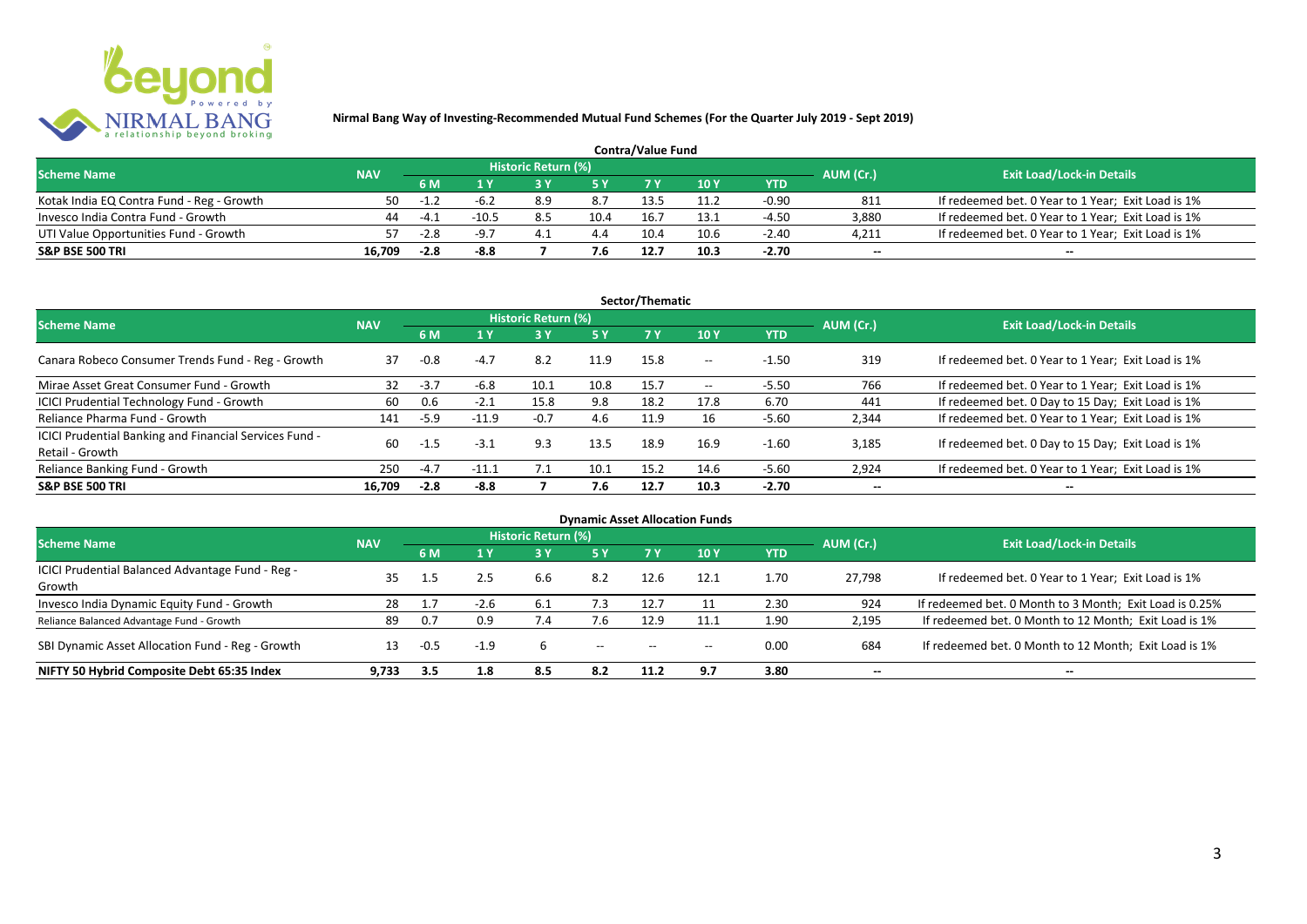

|                                                 |            |        |        |                            |       | <b>Hybrid Aggressive</b> |                          |            |                          |                                                       |
|-------------------------------------------------|------------|--------|--------|----------------------------|-------|--------------------------|--------------------------|------------|--------------------------|-------------------------------------------------------|
| <b>Scheme Name</b>                              | <b>NAV</b> |        |        | <b>Historic Return (%)</b> |       |                          |                          |            | AUM (Cr.)                | <b>Exit Load/Lock-in Details</b>                      |
|                                                 |            | 6 M    | 1 Y    |                            | 5 Y   | 7 Y                      | 10Y                      | <b>YTD</b> |                          |                                                       |
| HDFC Hybrid Equity Fund - Growth                | 52         | $-0.2$ |        |                            | 4.5   | 10.6                     | 9.4                      | 0.30       | 21,151                   | If redeemed bet. 0 Year to 1 Year; Exit Load is 1%    |
| ICICI Prudential Equity & Debt Fund - Growth    | 126        |        | $-3.8$ | 6.5                        | 8.8   | 14.3                     | 13.5                     | $-1.30$    | 24,313                   | If redeemed bet. 0 Year to 1 Year; Exit Load is 1%    |
| Mirae Asset Hybrid - Equity Fund - Reg - Growth | 14         | 0.9    | 0.2    | 8.5                        | $- -$ | $- -$                    | $\overline{\phantom{a}}$ | 2.00       | 2,297                    | If redeemed bet. 0 Year to 1 Year; Exit Load is 1%    |
| SBI Equity Hybrid Fund - Growth                 | 133        | 3.8    | 2.2    |                            | 9.9   | 15.2                     | 11.9                     | 3.60       | 29,408                   | If redeemed bet. 0 Month to 12 Month; Exit Load is 1% |
| Canara Robeco Equity Hybrid Fund - Growth       | 153        | 0.2    |        | 6.9                        |       | 13.1                     | 12.1                     | 1.40       | 2,298                    | If redeemed bet. 0 Year to 1 Year; Exit Load is 1%    |
| NIFTY 50 Hybrid Composite Debt 65:35 Index      | 9.733      | 3.5    | 1.8    | 8.5                        | 8.2   | 11.2                     | 9.7                      | 3.80       | $\overline{\phantom{a}}$ | $\overline{\phantom{a}}$                              |

|                                            |            |     |     |                     |     | <b>Arbitrage Fund</b> |     |            |           |                                                         |
|--------------------------------------------|------------|-----|-----|---------------------|-----|-----------------------|-----|------------|-----------|---------------------------------------------------------|
| <b>Scheme Name</b>                         | <b>NAV</b> |     |     | Historic Return (%) |     |                       |     |            | AUM (Cr.) | <b>Exit Load/Lock-in Details</b>                        |
|                                            |            | 1 M |     | 6 M                 |     |                       |     | <b>YTD</b> |           |                                                         |
| IDFC Arbitrage Fund - Reg - Growth         | 24         |     | 6.3 | 6.9                 |     |                       |     | 6.70       | 7.382     | If redeemed bet. 0 Month to 1 Month; Exit Load is 0.25% |
| Kotak Equity Arbitrage Fund - Reg - Growth |            |     |     | 6.9                 | b.b | 6.3                   | 6.2 | 6.50       | 14.527    | If redeemed bet. 0 Day to 30 Day; Exit Load is 0.25%    |
| Reliance Arbitrage Fund - Growth           | 20         |     |     | 6.8                 |     |                       | 6.3 | 6.60       | 8.904     | If redeemed bet. 0 Month to 1 Month; Exit Load is 0.25% |

|                                          |            |     |              |                     |        | <b>Equity Saver</b>                   |                          |        |           |                                                       |
|------------------------------------------|------------|-----|--------------|---------------------|--------|---------------------------------------|--------------------------|--------|-----------|-------------------------------------------------------|
| <b>Scheme Name</b>                       | <b>NAV</b> |     |              | Historic Return (%) |        |                                       |                          |        | AUM (Cr.) | <b>Exit Load/Lock-in Details</b>                      |
|                                          |            | 6 M |              |                     |        |                                       | 10 Y                     | YTD    |           |                                                       |
| Axis Equity Saver Fund - Reg - Growth    |            |     |              | b.b                 | $- -$  | $\hspace{0.05cm}$ – $\hspace{0.05cm}$ | $\overline{\phantom{a}}$ | 3.20   | 753       | If redeemed bet. 0 Month to 12 Month; Exit Load is 1% |
| HDFC Equity Savings Fund - Growth        | 36         | 0.8 | 0.7          |                     |        | 8.7                                   |                          | 1.40   | 5,138     | If redeemed bet. 0 Year to 1 Year; Exit Load is 1%    |
| Kotak Equity Savings Fund - Reg - Growth |            |     | 1.9          | 6.5                 | $- -$  | $\hspace{0.05cm}$ – $\hspace{0.05cm}$ | $\overline{\phantom{a}}$ | 2.00   | 2,003     | If redeemed bet. 0 Year to 1 Year; Exit Load is 1%    |
| CRISIL Hybrid 50+50 - Moderate Index*    | $- -$      | $-$ | $\mathbf{m}$ | $- -$               | $\sim$ | $- -$                                 | $- -$                    | $\sim$ | $\sim$    | $\overline{\phantom{a}}$                              |

|                                           |            |      |     |                     |     | <b>Liquid Funds</b> |            |                 |           |                                  |
|-------------------------------------------|------------|------|-----|---------------------|-----|---------------------|------------|-----------------|-----------|----------------------------------|
| <b>Scheme Name</b>                        | <b>NAV</b> |      |     | Historic Return (%) |     |                     | <b>YTM</b> | Avg             | AUM (Cr.) | <b>Exit Load/Lock-in Details</b> |
|                                           |            | 1 W. | 2 W | 1 M                 | 3 M | 1Y                  |            | <b>Maturity</b> |           |                                  |
| Axis Liquid Fund - Growth                 | 2,125      | 5.6  |     |                     | 6.4 |                     | 6.01       | 0.09            | 30,115    | Nil                              |
| IDFC Cash Fund - Reg - Growth             | 2,321      | 5.4  |     |                     | 6.1 |                     | 5.89       | 0.07            | 11,025    | Nil                              |
| Kotak Liquid Scheme - Reg - Growth        | 3,880      | 5.4  |     |                     | 6.3 |                     | 5.96       | 0.08            | 29,444    | Nil                              |
| Mirae Asset Cash Management Fund - Growth | 2,007      | 5.5  |     | 5.8                 | 6.3 |                     | 5.95       | 0.08            | 3,463     | Nil                              |
| <b>CRISIL Liquid Fund Index</b>           | $\sim$     | 5.9  | 5.9 | 6.1                 | 6.6 | $- -$               | $- -$      | $- -$           | --        | $- -$                            |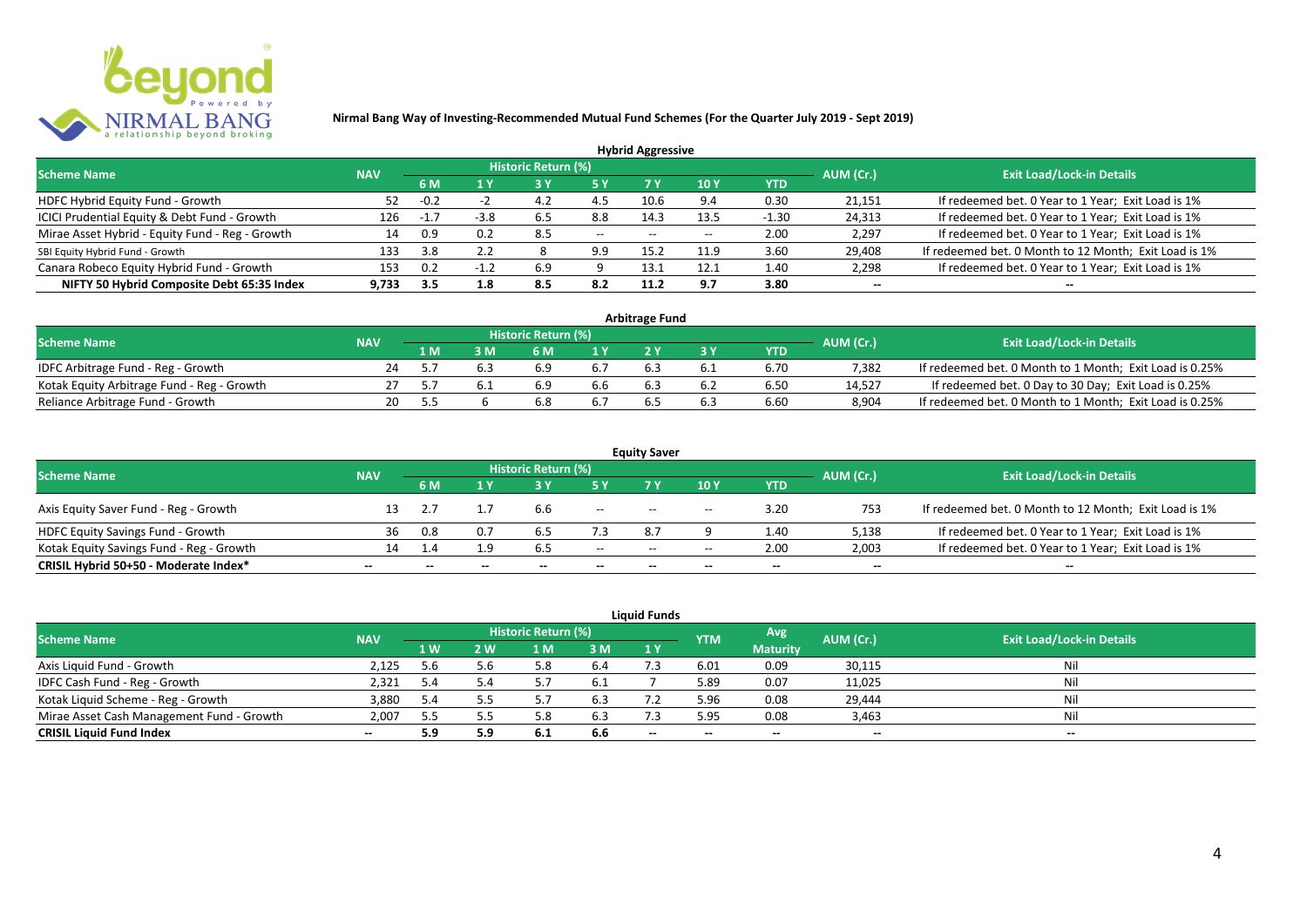

|                                               |            |        |     |                            |     | <b>Ultra Short Fund</b> |                          |                          |           |                                  |
|-----------------------------------------------|------------|--------|-----|----------------------------|-----|-------------------------|--------------------------|--------------------------|-----------|----------------------------------|
| <b>Scheme Name</b>                            | <b>NAV</b> |        |     | <b>Historic Return (%)</b> |     |                         | <b>YTM</b>               | Avg                      | AUM (Cr.) | <b>Exit Load/Lock-in Details</b> |
|                                               |            | '1 M . | 3 M | 6 M                        |     |                         |                          | <b>Maturity</b>          |           |                                  |
| HDFC Ultra Short Term Fund - Reg - Growth     |            | 7.9    | 8.1 | 8.6                        | $-$ | $- -$                   | 6.82                     | 0.52                     | 7.440     | Nil                              |
| IDFC Ultra Short Term Fund - Reg - Growth     |            | -8.2   | 8.2 | 8.7                        | 8.6 | $- -$                   | 6.61                     | 0.47                     | 3,258     | Nil                              |
| SBI Magnum Ultra Short Duration Fund - Growth | 4,292      | 8.3    | 8.3 |                            | 8.6 |                         | 6.94                     | 0.46                     | 8,447     | Nil                              |
| <b>NIFTY Ultra Short Duration Debt Index</b>  | 3,915      | 7.3    |     | 8.3                        | 8.5 | 7.6                     | $\overline{\phantom{a}}$ | $\overline{\phantom{a}}$ | $\sim$    | $- -$                            |

| <b>Money Market Fund</b>                                   |            |      |     |                            |                          |     |            |                 |                          |                                  |  |  |
|------------------------------------------------------------|------------|------|-----|----------------------------|--------------------------|-----|------------|-----------------|--------------------------|----------------------------------|--|--|
| <b>Scheme Name</b>                                         | <b>NAV</b> |      |     | <b>Historic Return (%)</b> |                          |     | <b>YTM</b> | Avg             | AUM (Cr.)                | <b>Exit Load/Lock-in Details</b> |  |  |
|                                                            |            | 1 M  | 3M  | 6 M                        | 1Y                       | 3Y  |            | <b>Maturity</b> |                          |                                  |  |  |
| Aditya Birla Sun Life Money Manager Fund - Reg -<br>Growth | 260        | 8.3  | 8.7 |                            | 8.8                      | 7.6 | 6.55       | 0.52            | 11,755                   | Nil                              |  |  |
| ICICI Prudential Money Market Fund - Reg - Growth          | 268        | -8.1 | 8.3 | 8.6                        | 8.5                      | 7.4 | 6.39       | 0.39            | 9,064                    | Nil                              |  |  |
| Reliance Money Market Fund - Growth                        | 2,926      | 7.9  | 8.4 | 8.8                        | 8.7                      |     | 6.54       | 0.42            | 3,320                    | Nil                              |  |  |
| UTI Money Market Fund - Reg - Growth                       | 2,175      | 7.9  | 8.4 | 8.7                        | 8.6                      | 7.5 | 6.61       | 0.50            | 6,472                    | Nil                              |  |  |
| <b>CRISIL Liquid Fund Index</b>                            | $-$        | 6.1  | 6.6 | $\overline{\phantom{a}}$   | $\overline{\phantom{a}}$ | --  | $- -$      | $\sim$          | $\overline{\phantom{a}}$ | $\overline{\phantom{a}}$         |  |  |

| Short Term Fund                                 |            |      |      |                     |      |     |            |                 |           |                                  |  |  |
|-------------------------------------------------|------------|------|------|---------------------|------|-----|------------|-----------------|-----------|----------------------------------|--|--|
| <b>Scheme Name</b>                              | <b>NAV</b> |      |      | Historic Return (%) |      |     | <b>YTM</b> | <b>Avg</b>      | AUM (Cr.) | <b>Exit Load/Lock-in Details</b> |  |  |
|                                                 |            | 1 M  | RМ   | 6 M                 | 1 V  |     |            | <b>Maturity</b> |           |                                  |  |  |
| HDFC Short Term Debt Fund - Growth              |            | 11.9 | 11.5 |                     | 9.9  | ה − |            | 2.59            | 8,173     | Nil                              |  |  |
| IDFC Bond Fund - Short Term Plan - Reg - Growth | 40         |      |      |                     | 10.5 |     | .25        | 2.15            | 8,258     | Nil                              |  |  |
| Kotak Bond Short Term Plan - Reg - Growth       | 36         |      |      |                     | 10.1 |     | 7.69       | 2.75            | 9,355     | Nil                              |  |  |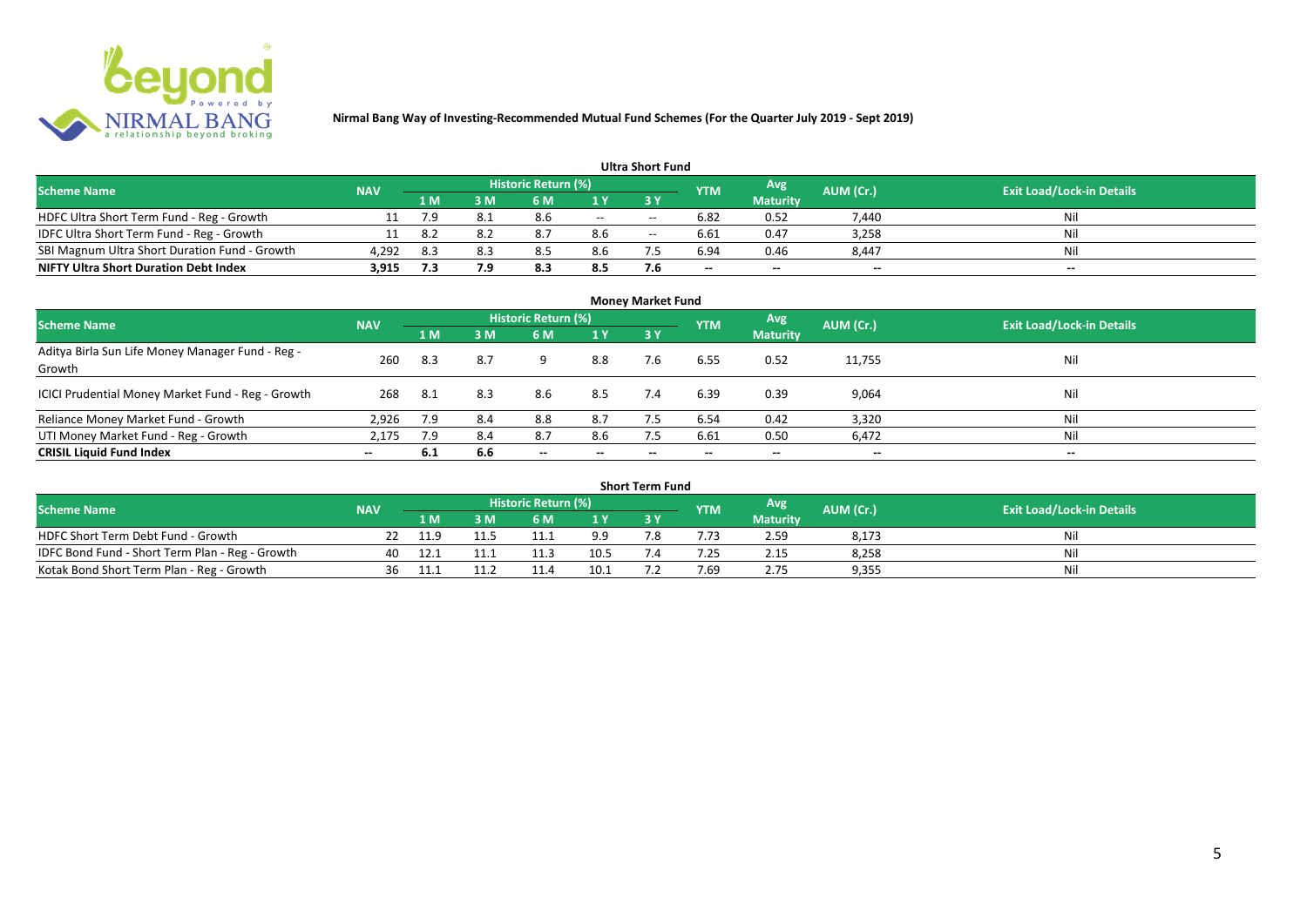

| <b>Low Duration Fund</b>                  |            |      |     |                     |     |  |            |                 |           |                                  |  |  |
|-------------------------------------------|------------|------|-----|---------------------|-----|--|------------|-----------------|-----------|----------------------------------|--|--|
| <b>Scheme Name</b>                        | <b>NAV</b> |      |     | Historic Return (%) |     |  | <b>YTM</b> | Avg             | AUM (Cr.) | <b>Exit Load/Lock-in Details</b> |  |  |
|                                           |            | 1 M  |     | 6 M.                |     |  |            | <b>Maturity</b> |           |                                  |  |  |
| <b>HDFC Low Duration Fund - Growth</b>    |            | -8.4 |     | 8.8                 | 8.3 |  | .19        | 0.96            | 15,491    | Nli                              |  |  |
| Canara Robeco Savings Fund - Reg - Growth | 30         | 8.7  | 8.8 |                     | 8.5 |  | 6.8        | 0.80            | 1,049     | Ni                               |  |  |
| IDFC Low Duration Fund - Reg - Growth     | 28         |      |     |                     | 8.9 |  | 6.8        | 0.88            | 4.167     | -Ni                              |  |  |

#### **1 M 3 M 6 M 1 Y 3 Y** NOFC Banking and PSU Debt Fund - Reg - Growth 16 12.5 11.7 12.1 10.8 7.6 8.00 2.71 3,285 Nil<br>
Kotak Banking and PSU Debt Fund - Reg - Growth 45 10.1 12.8 13.2 11.5 8.1 7.3 3.76 2,198 Nil Notak Banking and PSU Debt Fund - Reg - Growth <br>
17 15.3 13.7 14.2 13 8 7.29 3.15 7,544 116 Nil 2016 2,544 Nil 2016 2,544 Nil 2016 2,544 Nil 2016 2,544 Nil 20<br>
17 15.3 13.7 14.2 13 8 7.29 3.15 7,544 Nil 2016 2,544 Nil 2016 IDFC Banking & PSU Debt Fund - Reg - Growth 17 15.3 13.7 14.2 13 8 7.29 3.15 7,544 Nil **Banking & PSU Bond Funds Scheme Name NAV REGISTER AUM (Cr.) AUM (Cr.)** Exit Load/Lock-in Details **Historic Return (%) Maturity**

| <b>Corporate Bond Funds</b>                         |            |      |      |                     |      |     |            |                 |           |                                  |  |  |
|-----------------------------------------------------|------------|------|------|---------------------|------|-----|------------|-----------------|-----------|----------------------------------|--|--|
| <b>Scheme Name</b>                                  | <b>NAV</b> |      |      | Historic Return (%) |      |     | <b>YTM</b> | <b>Avg</b>      | AUM (Cr.) | <b>Exit Load/Lock-in Details</b> |  |  |
|                                                     |            | 1 M  | 3 M  | 6 M                 | 1Y   |     |            | <b>Maturity</b> |           |                                  |  |  |
| ICICI Prudential Corporate Bond Fund - Reg - Growth | 20         | 10.4 | 10.6 | 11.5                | 9.9  | 7.6 | 7.37       | 2.51            | 7,771     | Nil                              |  |  |
| HDFC Corporate Bond Fund - Growth                   | 22         | 10.9 | 13.2 | 13.4                | 11.5 | 8.1 | 7.48       | 4.12            | 12,416    | Ni                               |  |  |
| Kotak Corporate Bond Fund - Std - Growth            | 2,581      | 11.9 | 10.6 |                     |      |     | 7.46       | 1.58            | 2,334     | Nil                              |  |  |